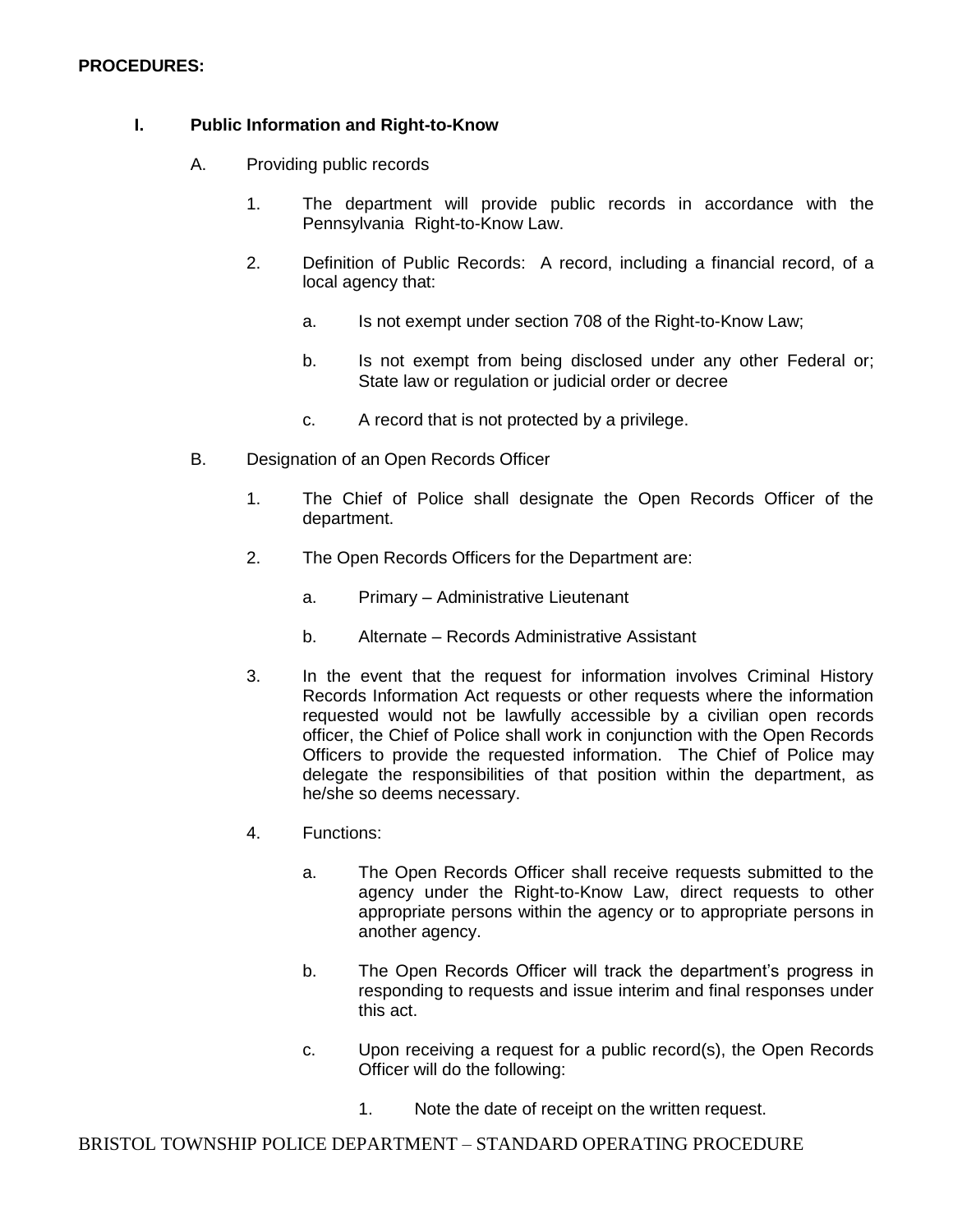- 2. Compute the day on which the five-day period under section 901 of the Right-to-Know Law will expire and make a notation of that date on the written request.
- 3. Maintain an electronic or paper copy of a written request, including all documents submitted with the request until the request has been fulfilled.
- 4. If the request is denied, the written request shall be maintained for 30 days or, if an appeal is filed, until final determination is issued under section 1101(b) or the appeal is deemed denied.
- d. Prior to responding to a request for a public record(s), the Open Record Officer shall ensure that the Chief of Police reviews the intended response. In the event that the response shall involve a denial of the request, in part or in whole, the correspondence to the requestor shall be signed by the Chief of Police.
- C. Posting requirements
	- 1. The following information will be posted at the department and, if operational, an Internet Website for the department:
		- a. Contact information for the Open Records Officer.
		- b. Contact information for the Office of Open Records or other applicable appeals officer.
		- c. The Open Records Request form (Attachment A).
		- d. Regulations, policies and procedures of the department relating to the Right-to-Know law.
- D. Process for Requesting Information:
	- 1. With the exception of vehicle crash reports (as listed under statute 75 Pa.C.S. 3751 (b)(2)), all requests for public records under the Right-to-Know Law shall be in writing and shall be made utilizing the Request Form (Standard Right-to-Know Request Form specified by the Pennsylvania Office of Open Records). Refer to Appendix A.
	- 2. Request Forms may be submitted in the following manner:
		- a. Via mail
			- 1. Completed Request Forms may be mailed to the following address:

Bristol Township Police Department ATTN: Records Division 2501 Bath Rd, Bristol, PA 19007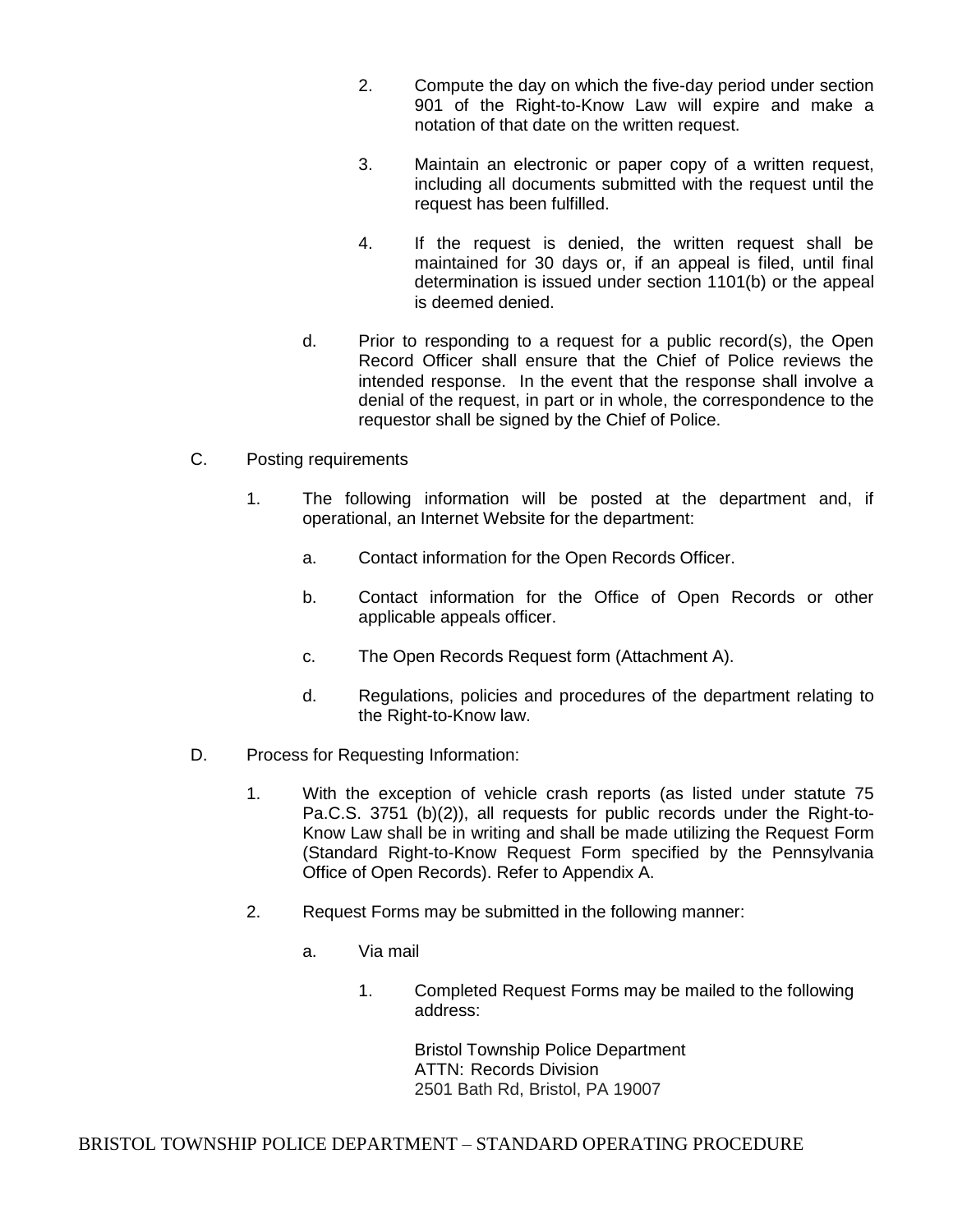b. Via fax

Completed Request Forms may be faxed to 215-785-0164.

c. In person

Completed Request Forms may be delivered to the police department during established business hours on Monday Friday, from 8:30 am to 4:30 pm with the exception of holidays.

- d. Electronically
	- 1. The following information regarding the Department's Rightto-Know policy is posted on the Department's website (www.btpolice.com):
		- a. Contact information for the Department's Open Records Officer
		- b. Contact information for the Office of Open Records or other applicable appeals officer.
		- c. The Open Records Request Form
		- d. Regulations, policies, and procedures of the Department relating to the Right-to-Know law.
- 3. The Department does NOT currently accept completed Request Forms electronically.
- E. Responses to a Request
	- 1. The Bristol Township Police Department will respond in writing to a Rightto-Know Request within five working days.
	- 2. Within five working days, the Department will respond in one of the following three ways:
		- a. Grant the request and provide the records.
		- b. Deny the request in whole or in part, cite the reason for the denial, and outline the appeals process for the requestor (refer to #5).
		- c. Invoke a 30 calendar-day extension.
	- 3. In the event that the Department invokes an extension, the Department will within the 30 days take one of the following actions:
		- a. Grant the request and provide the records.
		- b. Deny the request in whole or in part, cite the reason for the denial, and outline the appeals process for the requestor.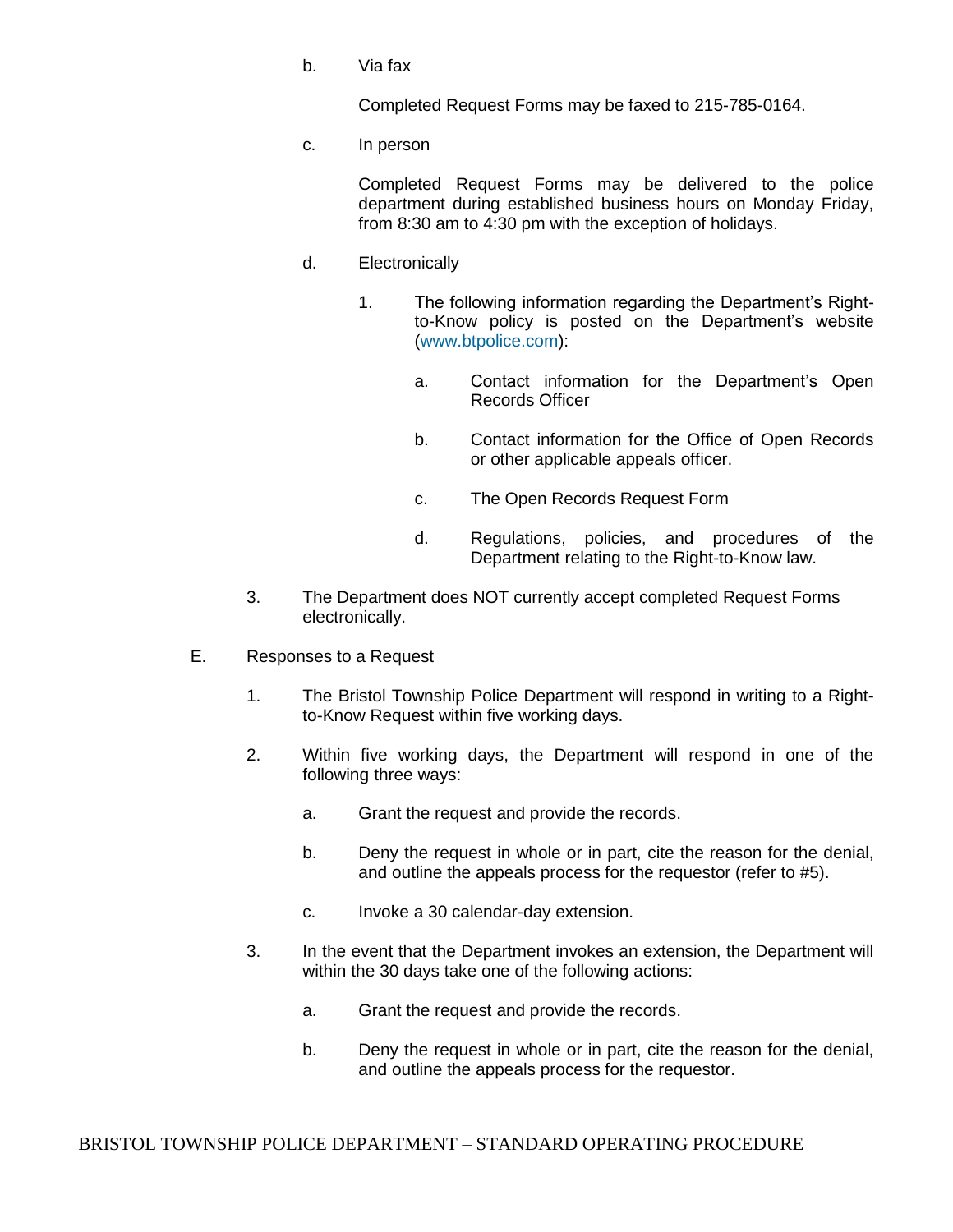- 4. Pennsylvania statute (75 Pa.C.S. 3751 (b) (2) gives the Department the authority to charge up to \$15.00 per report for providing a copy of a vehicle accident report. Non-police related reports such as minutes and financial records will follow the township fee structure established by the Office of Open Records:
	- a. Up to 25 cents per page for black-and-white copies.
	- b. actual cost for specialized documents such as color copies or blueprints.
	- c. \$5 per page for certifications.
	- d. actual cost for fax, microfiche, or other media.
	- e. actual cost for postage.
- 5. If a written request is denied or deemed denied, the requestor shall be advised of the appeal process.
	- a. The requestor must file the appeal in writing (may utilize the Pennsylvania Office of Open Records Appeals Form).
	- b. The appeal must include the following information:
		- 1. A copy of the original Right-to-Know request.
		- 2. A copy of the Department's response (or a written statement that the request was deemed denied due to a lack of response).
		- 3. Statement of the grounds for asserting that the information requested is a public record.
		- 4. Address any ground stated by the Department for denying the request.
	- c. The appeal must be submitted to the Office of Open Records within 15 business days of the mailing date of the Department's response.
	- d. Appeals may be submitted via any of the following methods:
		- 1. Appeals may be mailed to:

Office of Open Records Commonwealth Keystone Building 400 North Street, 4<sup>th</sup> Floor Harrisburg, PA 17120-0225

- 2. Appeals may be faxed to 717-425-5343.
- 3. Appeals may be submitted via email as a Microsoft Word document or PDF attachment to openrecords@pa.gov.